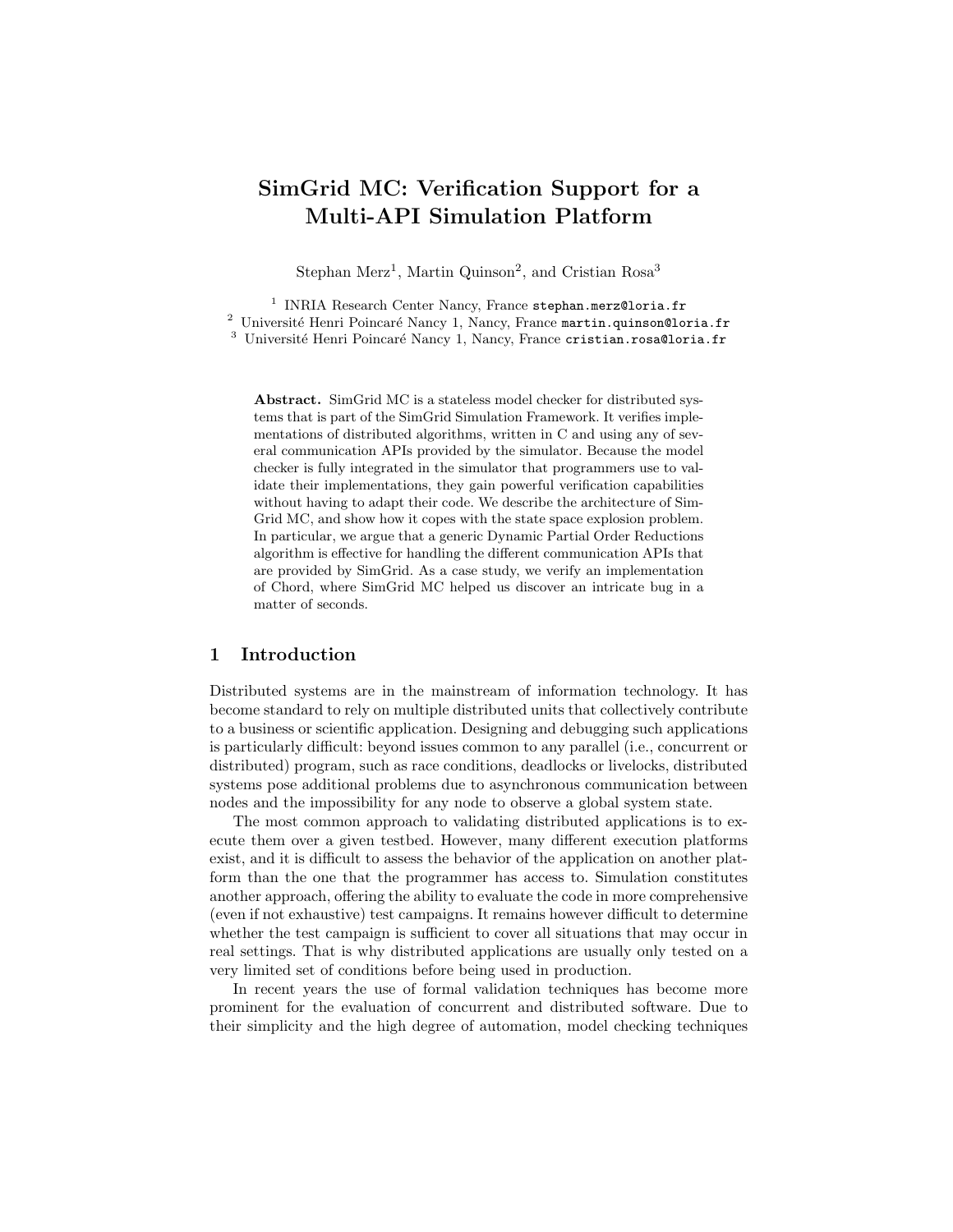have been particularly successful. Relying on exhaustive state space exploration, they can be used to establish whether a system, or a formal model of it, meets a given specification.

Initially, verification techniques were developed for formal modeling languages such as process algebras [1], Petri nets [2], Promela [3] or  $TLA<sup>+</sup>$  [4], in which algorithms and protocols can be modeled at a high level of abstraction. However, many errors are introduced at the implementation phase, and these can obviously not be detected by formal verification of models. Several authors have considered the application of model checking techniques to source or binary code [5,6,7,8], and our work contributes to this line of research. It promises to catch subtle bugs in actual programs that escape standard testing or simulation and to give non-specialists access to powerful verification methods.

The main impediment to make the approach work in practice is the wellknown state explosion problem: the state space of even small programs executed by a few processes is far too large to construct exhaustively. Powerful reduction techniques such as dynamic partial-order reduction (DPOR [9]) must be used to cut down the number of executions that must be explored. DPOR relies on the notion of independent transitions, which must be established for the semantics of real-world programs, which can be a daunting task [10].

The contributions of this article are the following:

- We present SimGrid MC, an extension of the SimGrid simulation framework [11] for the formal verification of properties of distributed applications that communicate by message passing. We believe that by integrating verification capabilities into an existing simulation environment, we are able to close the loop of the development process: developers can assess their implementations for both correctness and performance, using the same overall framework.
- We detail the changes that we made to the main simulation loop to implement the model checking functionality, and how this was eased by the similarities between both tasks.
- We explain how we could implement the DPOR algorithm to support the different communication APIs offered by SimGrid through an intermediate communication layer, for which independence of transitions is established.

This article is organized as follows: Section 2 introduces the SimGrid simulation framework. Section 3 presents the model checker SimGrid MC, its implementation within the SimGrid framework, and our implementation of DPOR for multiple communication APIs available in SimGrid. Section 4 evaluates the resulting tool through several experiments. Finally, Section 5 concludes the paper and discusses future work.

### 1.1 State of the Art

The idea of applying model checking to actual programs originated in the late 1990s [5,8]. One of the main problems is the representation and storage of system states: C programs freely manipulate the stack and heap, and it becomes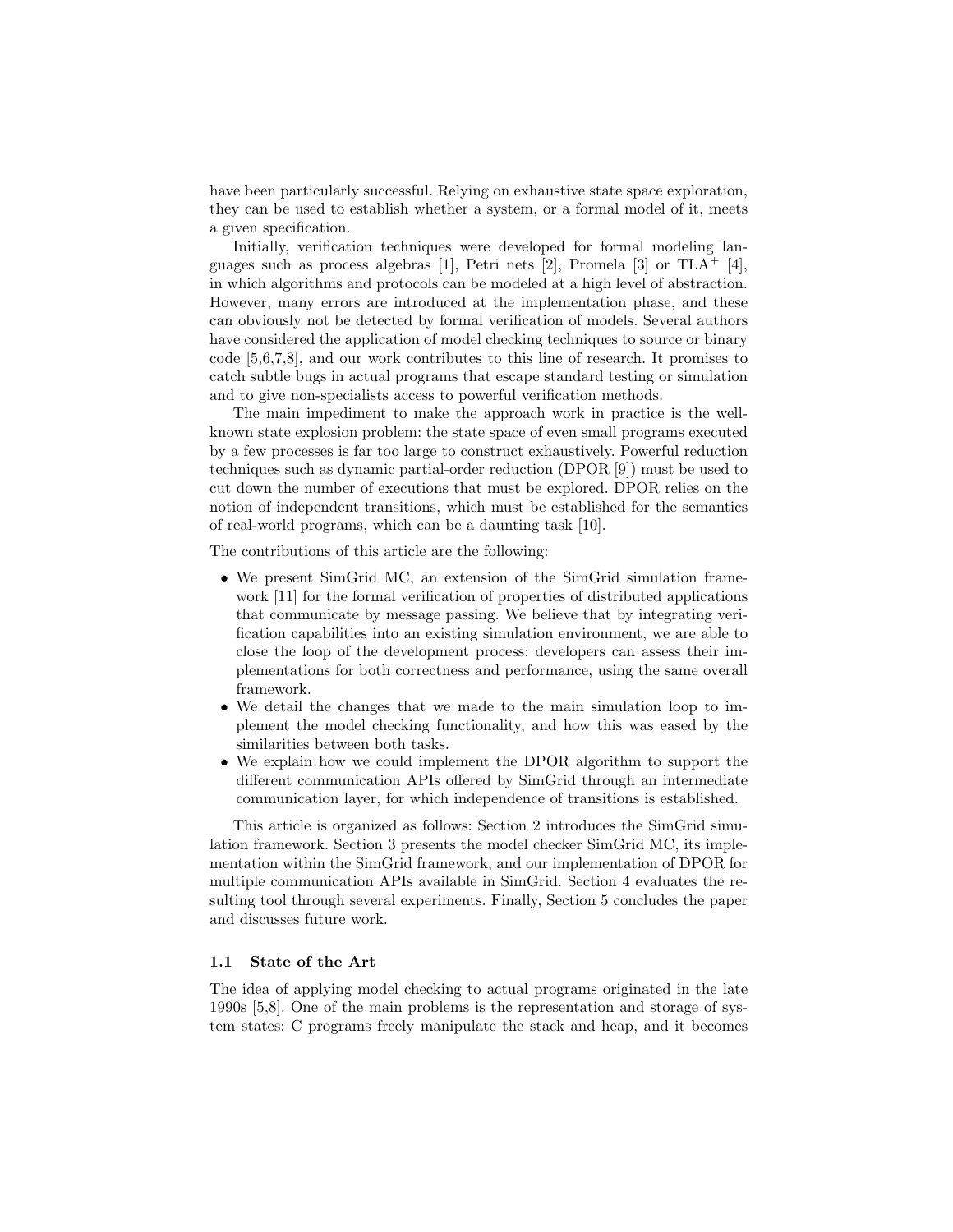difficult to determine the part that should be saved, and costly to actually store and retrieve it. Godefroid [12] proposed the idea of stateless model checking, in which executions are re-run instead of saving system states. Flanagan and Godefroid also introduced the idea of DPOR [9], although they were not primarily interested in model checking distributed systems. The closest work to ours is probably ISP [13], which is a stateless model checker for MPI applications that also relies on DPOR for effective reductions. ISP is not implemented in a simulation framework, but intercepts the calls to the runtime to force the desired interleavings. MACE [6] is a set of  $C++$  APIs for implementing distributed systems; it contains a model checker geared towards finding dead states. To our knowledge SimGrid MC is the only model checker for distributed applications that supports multiple communication APIs and is tightly integrated with a simulation platform.

# 2 The SimGrid Framework

### 2.1 SimGrid Architecture

The SimGrid framework [11] is a collection of tools for the simulation of distributed computer systems. The simulator requires the following inputs:

- The application or protocol to test. It must use one of the communication APIs provided in SimGrid, and must be written in one of the supported languages, including C and Java.
- Analytical models of the used hardware. These models are used by the simulator to compute the completion time of each application action, taking in account the hardware capacity and the resources shared between application elements and with the external load.
- A description of the experimental setup. This includes the hardware platform (hosts, network topology and routing), the external workload experienced by the platform during the experiment, and a description of the test application deployment.

The simulator then executes the application processes in a controlled environment, in which certain events, and in particular communications, are intercepted to evaluate timing and the use of shared resources, according to the models and the description of the setup (links, hosts, etc).

Figure 1 shows the architecture of the SimGrid framework. The analytical models of the resources are provided by the SURF layer, which is the simulation core. On top of this, SIMIX constitutes the virtualization layer. It adds the notion of process, synchronization, communication primitives, and controls the execution of the user processes. Three different communication APIs (or user interfaces) are built on top of the abstractions provided by SIMIX; they are adapted to different usage contexts. MSG uses a communication model that is based on messages exchanged through mailboxes; messages are characterized as tasks with computation and communication costs. GRAS is a socket-based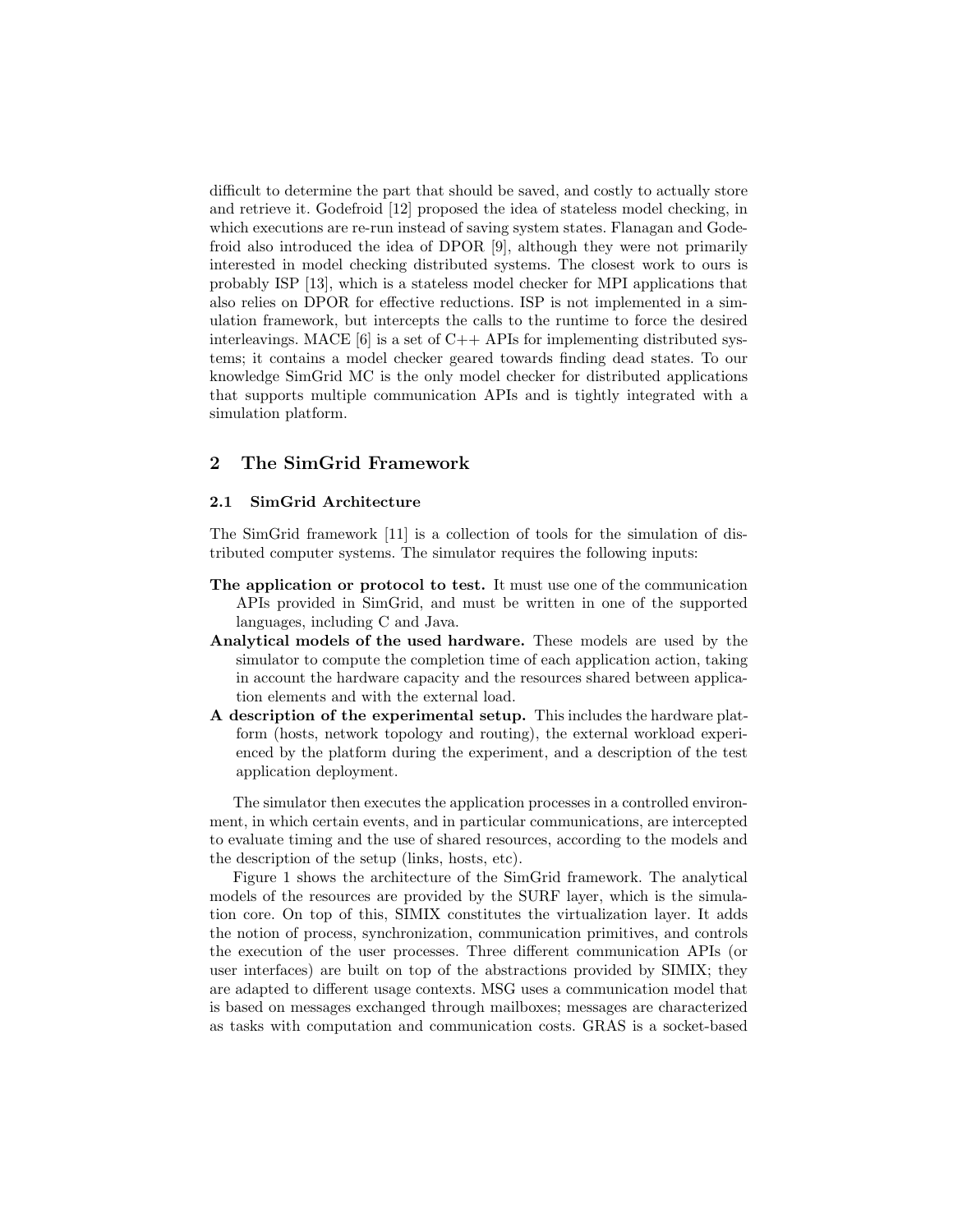

Fig. 1. The SimGrid Architecture.

event loop API designed to be executed in the simulator or deployed in real-life platforms. SMPI stands for Simulated MPI, and allows a user to simulate standard MPI programs without modifications, unlike the other two interfaces that are specific to SimGrid. It implements a subset of MPI that includes two-sided synchronous and asynchronous communication, as well as group operations.

The experimental setup is provided by the user through configuration files that instantiate the models, describing where the processes will be deployed.

Let us point out that SimGrid is a *simulator* and not an *emulator*. Its goal is to compute the timings of the events issued by the system as if it would execute on the virtual platform, irrespective of the speed of the platform on which the simulation is run. In particular, processes always execute at full speed.

#### 2.2 The Simulation Loop

Before we present the model checker for SimGrid, we give some more details about the simulator's main loop, *i.e.* how the simulator controls the execution of the tested application depending on the platform models. This background is necessary in order to understand how SimGrid MC builds upon the infrastructure provided by the simulator.

SimGrid runs the entire simulation as a single process in the host machine by folding every simulated user process in a separate thread. The simulator itself runs in a special distinguished thread called maestro, which controls the scheduling.

Figure 2 depicts two simulation rounds starting at time  $t_{n-1}$  with two user threads  $T_1$  and  $T_2$  running the simulated processes and the maestro thread M. The round starts by calling SURF to compute and advance to the time of the next ending actions, in this case  $t_n$ . Next, it passes the list of finished actions to SIMIX that has a table associating them to the blocked threads. Using this table, SIMIX schedules all the unblocked threads. The user threads run without interruption until they block, waiting for a new simulation action, such as a communication. These actions are denoted in Fig. 2 by a and b for threads  $T_1$ and  $T_2$ . The simulation round finishes once all the threads were executed until they block. Note that the time advances only between scheduling rounds, thus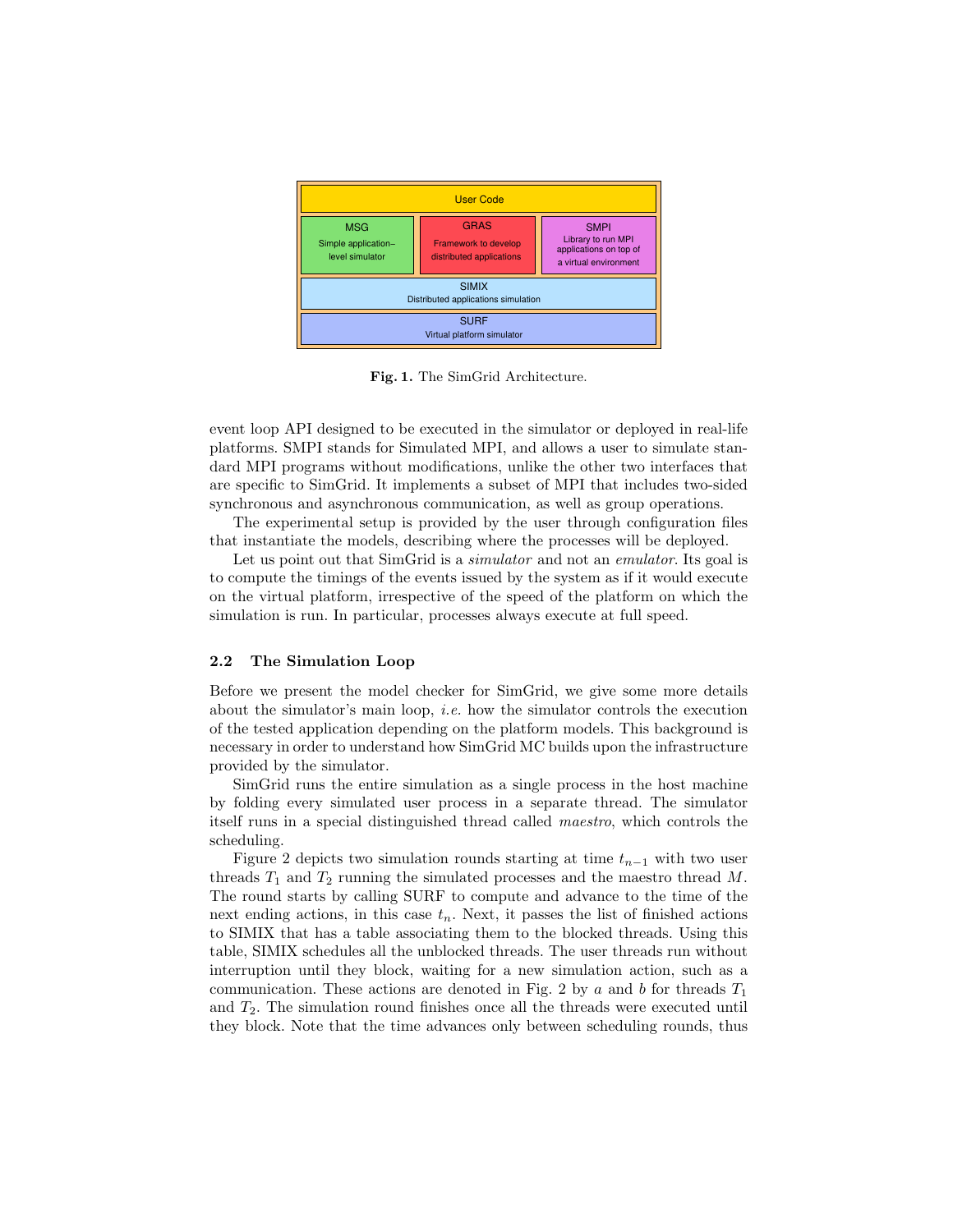

Fig. 2. Simulation Main Loop.

from the simulator's point of view, all the actions performed by the user in a scheduling round happen at the same time.

# 3 Model Checking Distributed Programs in SimGrid

SimGrid provides us with the capability of simulating distributed programs in a controlled environment. In particular, it includes functionality for managing the control state, memory, and communication requests of simulated processes, which can be run selectively and interrupted at visible (communication) actions. We now outline how we used this framework to implement verification capabilities, and describe the techniques we employed to make them efficient. In this article, we focus only on the C interface.

## 3.1 SimGrid MC

Unlike simulation, which is mainly concerned with the use of available resources and the performance of a distributed application in a given scenario, verification attempts to exhaustively explore the state space of a system in order to detect corner cases that one would be unlikely to encounter in simulation runs. Typically, the number of process instances will be significantly smaller in verification than in simulation because of the well known problem of state space explosion. We designed SimGrid MC as a complement to the simulator functionality, allowing a user to verify instances of distributed systems, without requiring any modifications to the program code. In the schema presented in Fig. 1, SimGrid MC replaces the SURF module and a few submodules of SIMIX with a state exploration algorithm that exhaustively explores the executions arising from all possible non-deterministic choices of the application.

As we explained before, a distributed system in SimGrid consists of a set of processes that execute asynchronously in separate address spaces, and that interact by exchanging messages. In other words, there is no global clock for synchronization, nor shared memory accessed by different processes.

More precisely, the state of a process is determined by its CPU registers, the stack, and the allocated heap memory. The network's state is given by the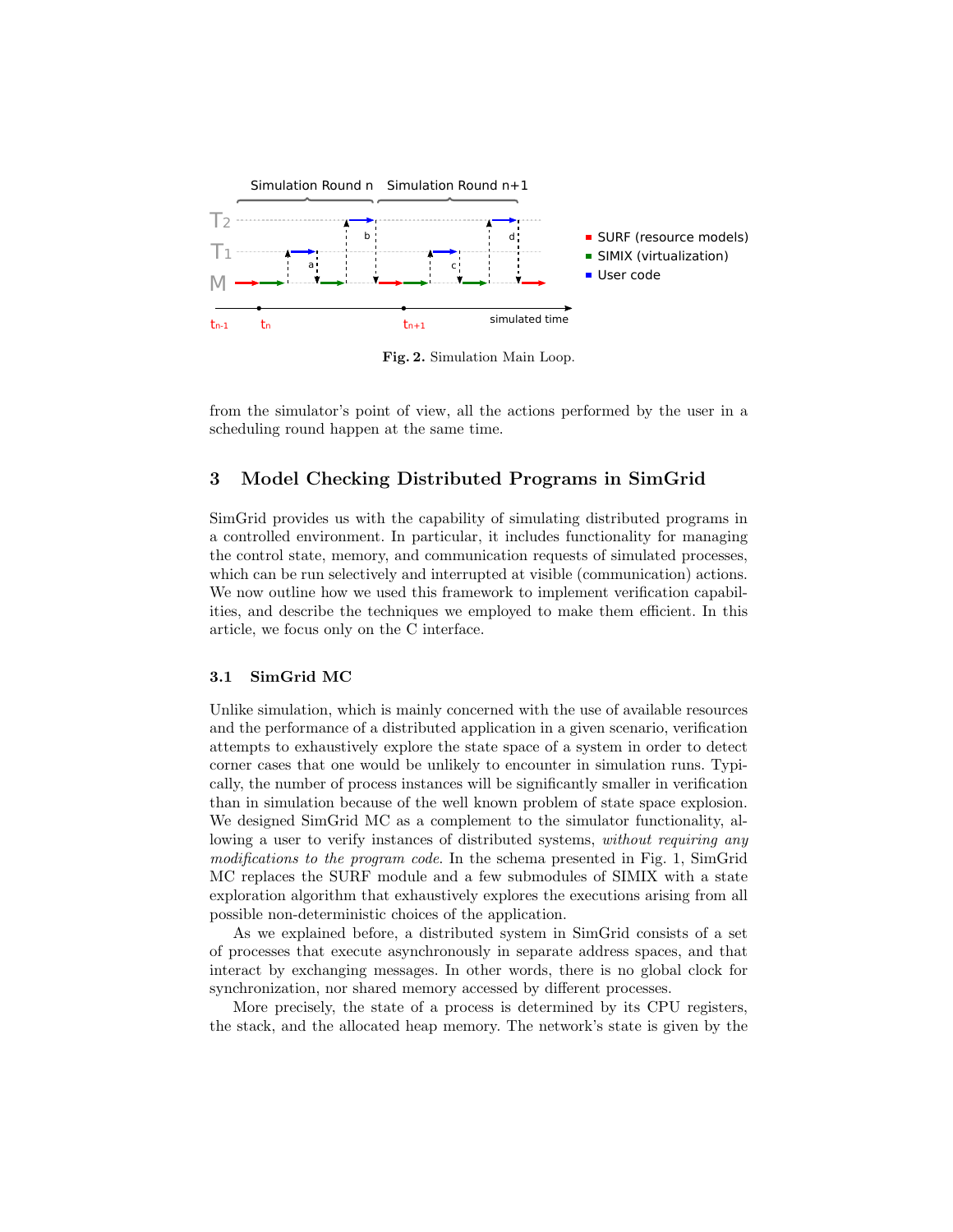messages in transit, and it is the only shared state among processes. Finally, the global state consists of the state of every process plus the network state. The only way a process can modify the shared state (the network) is by issuing calls to the communication APIs, thus the model-checker considers these as the only visible transitions. A process transition as seen by the model checker therefore comprises the modification of the shared state, followed by all the internal computations of the process until the instruction before the next call to the communication API. The state space is then generated by the different interleavings of these transitions; it is generally infinite even for a bounded number of processes due to the unconstrained effects on the memory and the operations processes perform.

Because the global state contains unstructured heaps, and the transition relation is determined by the execution of C program code, it is impractical to represent the state space or the transition relation symbolically. Instead, Sim-Grid MC is an explicit-state model checker that explores the state space by systematically interleaving process executions in depth-first order, storing a stack that represents the schedule history. As the state space may be infinite, the exploration is cut off when a user-specified execution depth is reached. Of course, this means that error states beyond the search bound will be missed, but we consider SimGrid MC as a debugging tool that is most useful when it succeeds in finding an error. SimGrid MC ensures complete exploration of the state space up to the search bound.

When state exploration hits the search bound (or if the program terminates) earlier), we need to backtrack to a suitable point in the search history and continue exploration from that global state. In a naïve implementation, this would mean check-pointing the global system state at every step, which is prohibitive due to the memory requirements and the performance hit incurred by copying all the heaps. Instead, we adopt the idea of stateless model checking [12] where backtracking is implemented by resetting the system to its initial state and reexecuting the schedule stored in the search stack until the desired backtracking point. Because global states are not stored, SimGrid MC has no way of detecting cycles in the search history and may re-explore parts of the state space that it has already seen. Note that even if we decided to (perhaps occasionally) checkpoint the system state, dynamic memory allocation would require us to implement some form of heap canonicalization [8,14] in order to reliably detect cycles. In the context of bounded search that we use, the possible overhead of re-exploring states because of undetected loops is a minor concern for the verification of safety properties. It would, however, become necessary for checking liveness properties.

Figure 3 illustrates the exploration technique used by SimGrid MC on the example used in Sect. 2.2. The model checker first executes the code of all threads up to, but excluding, their first call to the communication API (actions  $a$  and  $b$ in this example). The resulting global state  $S_0$  (indicated by a red dot in Fig. 3) is pushed on the exploration stack; it is also stored as the snapshot corresponding to the initial state, and the model checker records the enabled actions. It then chooses one action (say, a) for execution and schedules the associated thread, which performs the communication action and all following local program steps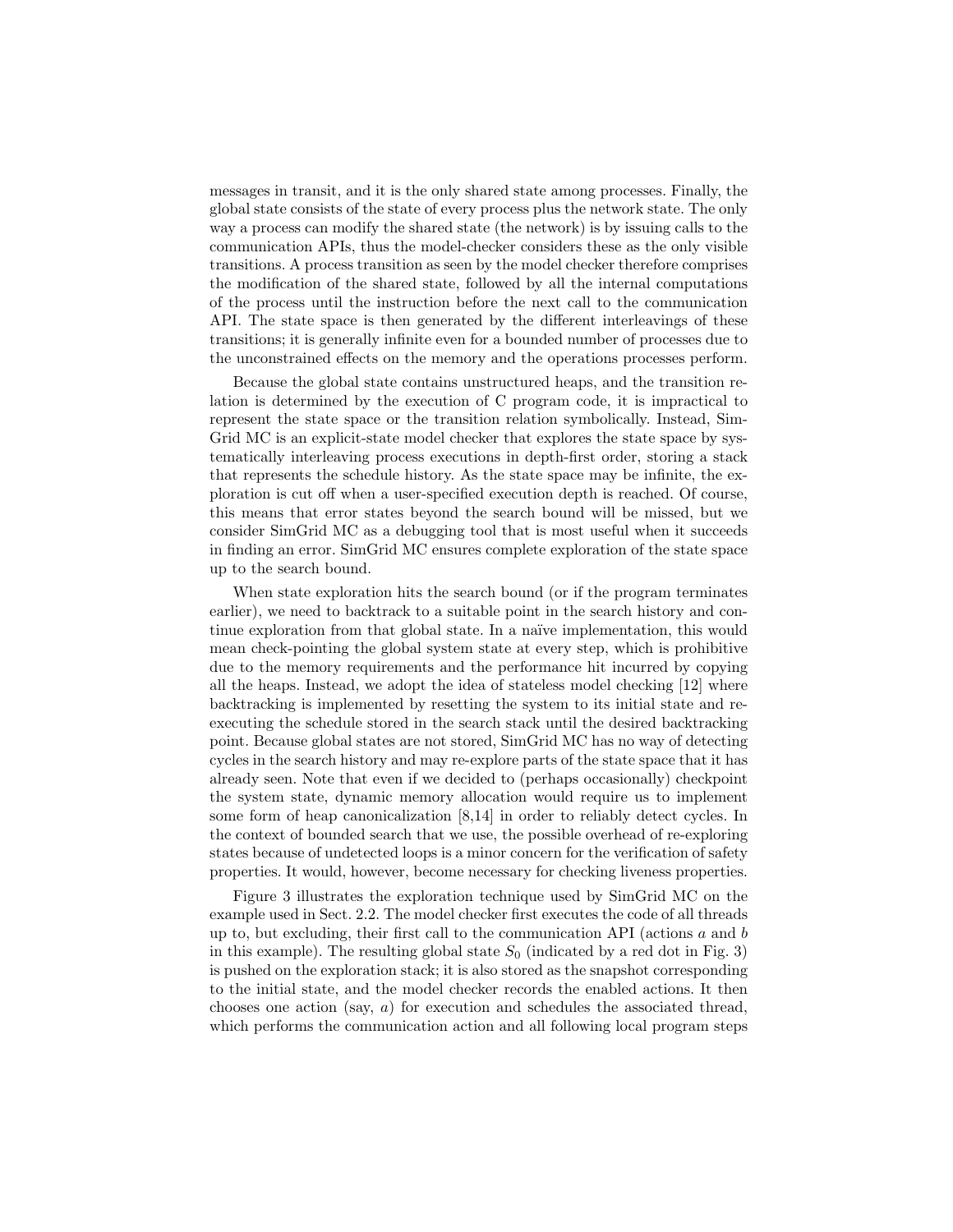

Fig. 3. State Exploration by SimGrid MC.

up to, but excluding, the next API call  $(c)$ . This execution corresponds to one transition as considered by the model checker, which records the actions enabled at this point and selects one of them (say,  $b$ ), continuing in this way until the exploration reaches the depth bound or no more actions are enabled; depending on the process states, the latter situation corresponds either to a deadlock or to program termination.

At this point, the model checker has to backtrack. It does so by retrieving the global state  $S_0$  stored at the beginning of the execution, restoring the process states (CPU registers, stack and heap) from this snapshot, and then replaying the previously considered execution until it reaches the global state from which it wishes to continue the exploration. (The choice of backtrack points will be explained in more detail in Sect. 3.2 below.) In this way, it achieves the illusion of rewinding the global application state until a previous point in history.

Figure 4 illustrates the architecture of SimGrid MC. Each solid box labeled  $P_i$  represents a thread executing the code of a process in the distributed system being verified. The exploration algorithm is executed by a particular thread labeled MC that intercepts the calls to the communication API (dashed box) and updates the state of the (simulated) communication network. The areas colored blue represent the system being explored, the area colored red corresponds to



Fig. 4. SimGrid MC Architecture.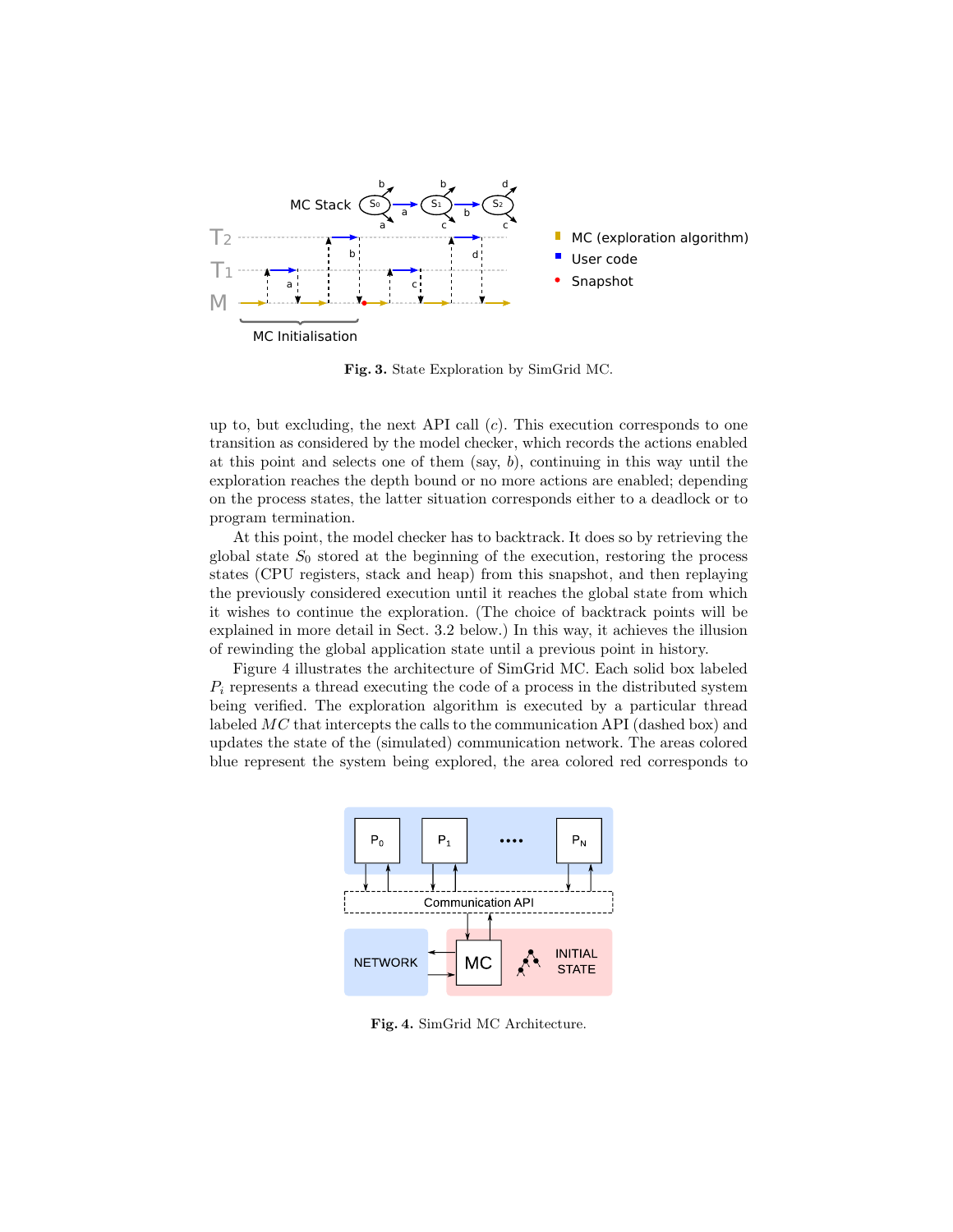the state of the model checker, which holds the snapshot of the initial state and the exploration stack. When a backtracking point is reached, the blue area is reset as described above, but the exploration history is preserved intact.

#### 3.2 Partial Order Reduction for Multiple Communication APIs

The main problem in the verification of distributed programs, even using stateless model checking, lies in the enormous number of interleavings that these programs generate. Usually, many of these interleavings are equivalent in the sense that they lead to indistinguishable global states.

Algorithm 1 Depth-first search with DPOR

| 1: $q :=$ initial state                                                                          |
|--------------------------------------------------------------------------------------------------|
| 2: $s := \text{empty}$                                                                           |
| 3: for some $p \in Proc$ that has an enabled transition in q do                                  |
| $interleave(q) := \{p\}$                                                                         |
| 5: end for                                                                                       |
| 6: $push(s,q)$                                                                                   |
| 7: while $ s  > 0$ do                                                                            |
| 8: $q := top(s)$                                                                                 |
| 9: if $ \text{unexplored}(\text{interleave}(q))  > 0 \land  s  < \text{BOUND}$ then              |
| $t :=$ nextinterleaved(q)                                                                        |
| 11: $q' := succ(t, q)$                                                                           |
| for some $p \in Proc$ that has an enabled transition in q' do                                    |
| $interleave(q') := \{p\}$                                                                        |
| end for                                                                                          |
| push(s,q')                                                                                       |
| else                                                                                             |
| if $\exists i \in \text{dom}(s)$ : Depend(tran(s <sub>i</sub> ), tran(q)) then                   |
| $j := max(\{i \in dom(s): Depend(train(s_i), tran(q))\})$                                        |
| $\text{interleave}(s_{j-1}) := \text{interleave}(s_{j-1}) \cup \{\text{proc}(\text{tran}(q))\}\$ |
| end if                                                                                           |
| pop(s)                                                                                           |
| end if                                                                                           |
| 23: end while                                                                                    |
|                                                                                                  |

(Dynamic) Partial-Order Reduction [9] has proved to be efficient for avoiding the exploration of equivalent interleavings, and we also rely on this technique in SimGrid MC. The pseudo-code of the depth-first search algorithm implementing DPOR appears in Algorithm 1. With every scheduling history  $q$  on the exploration stack is associated a set *interleave(q)* of processes enabled at q and whose successors will be explored. Initially, an arbitrary enabled process  $p$  is selected for exploration. At every iteration, the model checker considers the history  $q$  at the top of the stack. If there remains at least one process selected for exploration at q, but which has not yet been explored, and the search bound has not yet been reached, one of these processes  $(t)$  is chosen and scheduled for execution,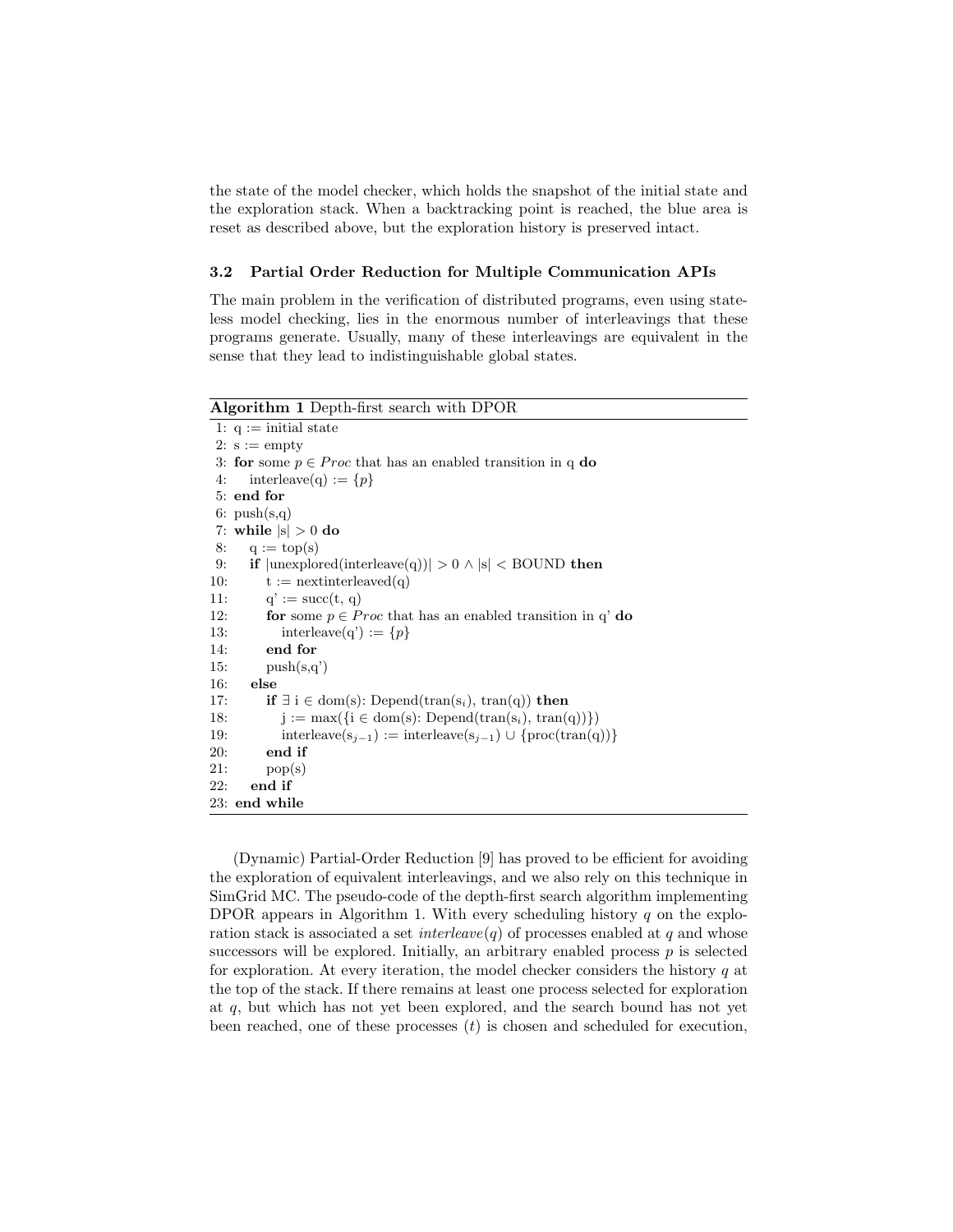resulting in a new history  $q'$ . The model checker pushes  $q'$  on the exploration stack, identifying some enabled process that must be explored. Upon backtracking, the algorithm looks for the most recent history  $s_i$  on the stack for which the transition  $tran(s_j)$  executed to generate  $s_j$  is dependent with the incoming transition  $tran(q)$  of the state about to be popped. If such a history exists, the process executing  $tran(q)$  is added to the set of transitions to be explored at the predecessor of  $s_i$ , ensuring its successor will be explored during backtracking (if it has not yet been explored). Our algorithm is somewhat simpler than the original presentation of DPOR [9] because it assumes that transitions remain enabled until they execute, which is the case for SimGrid.

The effectiveness of the reductions achieved by the DPOR algorithm is crucially affected by the precision with which the underlying dependency relation can be computed. The two extremes are to consider all or no transitions as dependent. In the first case, the DPOR algorithm degenerates to full depth-first search. In the second case, it will explore only one successor per state and may miss interleavings that lead to errors. A sound definition of dependence must ensure that two transitions are considered independent only if they commute, and preserve the enabledness of the other transition, at any (global) state where they are both enabled. Because processes do not share global memory in SimGrid, memory updates cannot contribute to dependence, and we need only consider the semantics of the communication actions. However, their semantics must be described formally enough to determine (in)dependence.

In the case of the SimGrid Simulation Framework, the programs can be written using one of its three communication APIs, which lack such formal specification, as they were not designed for formal reasoning. Palmer et al. [10] have given a formal semantics of a substantial part of MPI for use with DPOR, but this is a tedious and daunting task, which would have to be repeated for the other APIs in SimGrid.

Instead, our implementation of DPOR in SimGrid relies on the definition of a minimal internal networking API, for which we have given a fully formal semantics and for which we have proved independence theorems in our previous work [15]. The three communication APIs provided by SimGrid are implemented on top of this basic API, and the DPOR-based model checker presented in Algorithm 1 operates at the level of these elementary primitives.

The communication model used by this set of networking primitives is built around the concept of "mailbox". Processes willing to communicate queue their requests in mailboxes, and the actual communication takes place when a matching pair is found. The API provides just the four operations Send, Recv, WaitAny and TestAny. The first two post a send or receive request into a mailbox, returning a communication identifier. A *Send* matches any *Recv* for the same mailbox, and vice versa. The operation  $WaitAny$  takes as argument a set of communication identifiers and blocks until one of them has been completed. Finally, TestAny also expects a set of communication identifiers and checks if any of these communications has already completed; it returns a Boolean result and never blocks.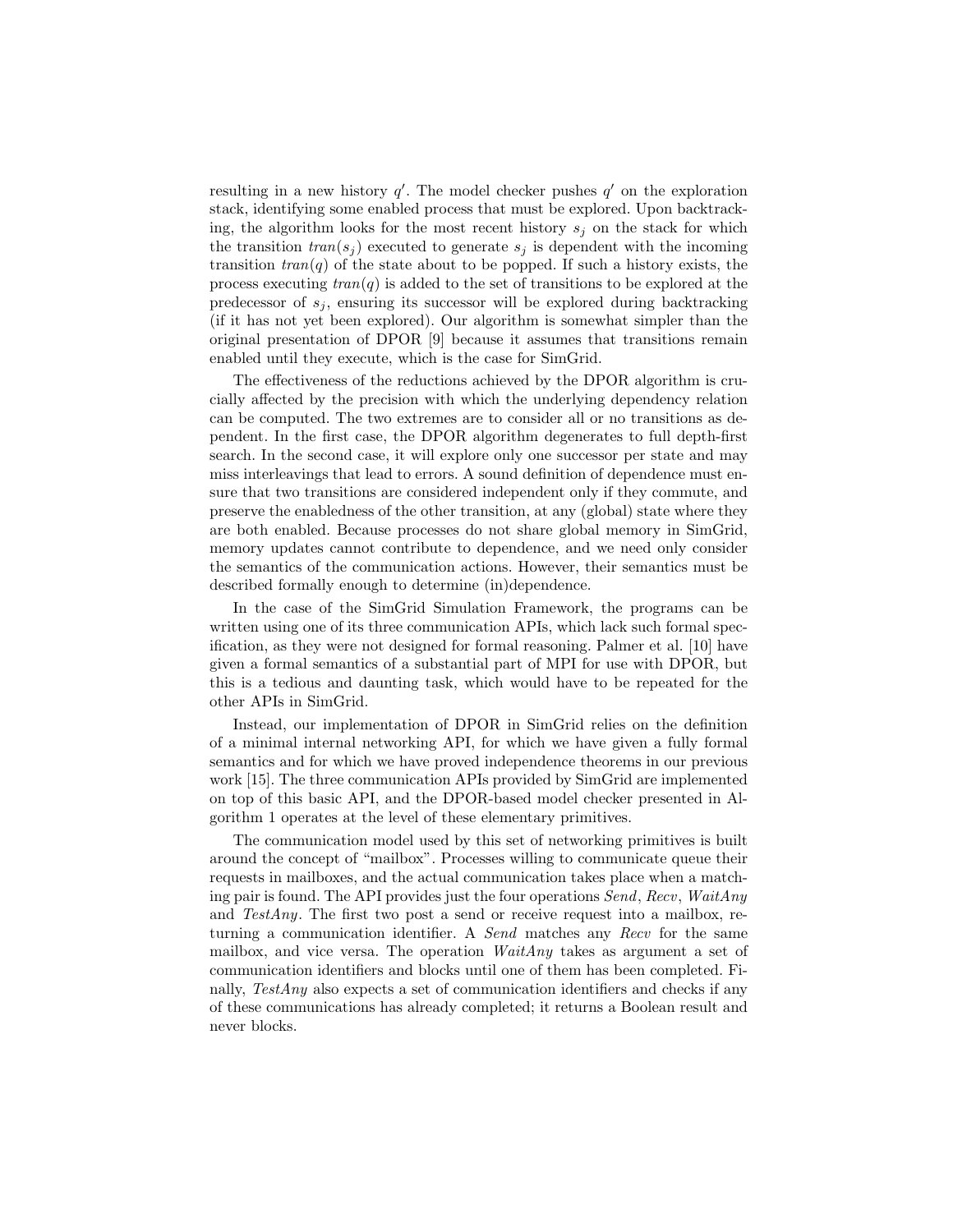```
Listing 3.1. Inefficient WaitAll
1 void WaitAll (comm_list [])
\begin{array}{c} 2 \\ 3 \end{array}\begin{array}{c} 3 \\ 4 \end{array} while ( len ( comm_list ) > 0) {<br>comm = WaitAny ( comm_list
4 comm = WaitAny (comm_list);<br>5 list_remove(comm, comm_lis
             list remove ( comm, comm list );
6 }
7 }
                                                                                           Listing 3.2. Efficient WaitAll
                                                                               1 void WaitAll (comm_list [])
                                                                              \frac{2}{3}\begin{array}{c|c} 3 & \text{for (i=0; i<len (comm\_list); i++)} \ 4 & \text{WaitAny (comm\_list[i])}; \end{array}WaitAny (comm_list [i]);
                                                                              5\,6 }
```
We specified these primitives formally in  $TLA^+$  [4], and for every pair of communication operations we formally proved conditions ensuring their independence. Moreover, it was surprisingly easy to implement SimGrid's communication APIs in terms of these primitive operations.

However, it was not clear a priori that this approach would result in a satisfactory degree of reduction, as the implementations of two high-level operations in terms of the lower-level ones might falsely be considered dependent. Moreover, the implementation of the higher-level APIs may introduce additional non-determinism, generating spurious interleavings during model checking. For example, consider the implementation of listing 3.1: it expects a set of communications identifiers and repeatedly uses WaitAny for all unfinished communications, until no one is left. While correct, such an implementation would introduce a non-deterministic choice among the finished communications, which is irrelevant to the semantics of WaitAll but would be considered by the model checker. For our purposes, it is therefore better to issue *WaitAny* operations in sequence for all the communication operations as shown in listing 3.2.

# 4 Experimental Results

In this section we present a few verification experiments using two of the APIs supported by SimGrid. We thus illustrate the ability of our approach to use a generic DPOR exploration algorithm for different communication APIs through an intermediate communication layer. Each experiment aims to evaluate the effectiveness of the DPOR exploration at this lower level of abstraction compared to a simple DFS exploration. We use a depth bound fixed at 1000 transitions (which was never reached in these experiments), and run SimGrid SVN revision 9888 on a CPU Intel Core2 Duo T7200 2.0GHz with 1GB of RAM under Linux.

#### 4.1 SMPI Experiments

The first case study is based upon two small C programs using MPI that are designed to measure the performance of our DPOR algorithm.

The first example, presented in Listing 4.3, shows an MPI program with N+1 processes. The process with rank 0 waits for a message from each of the other processes, while the other processes send their rank value to process 0. The property to verify is coded as the assertion at line 5 that checks for the incorrect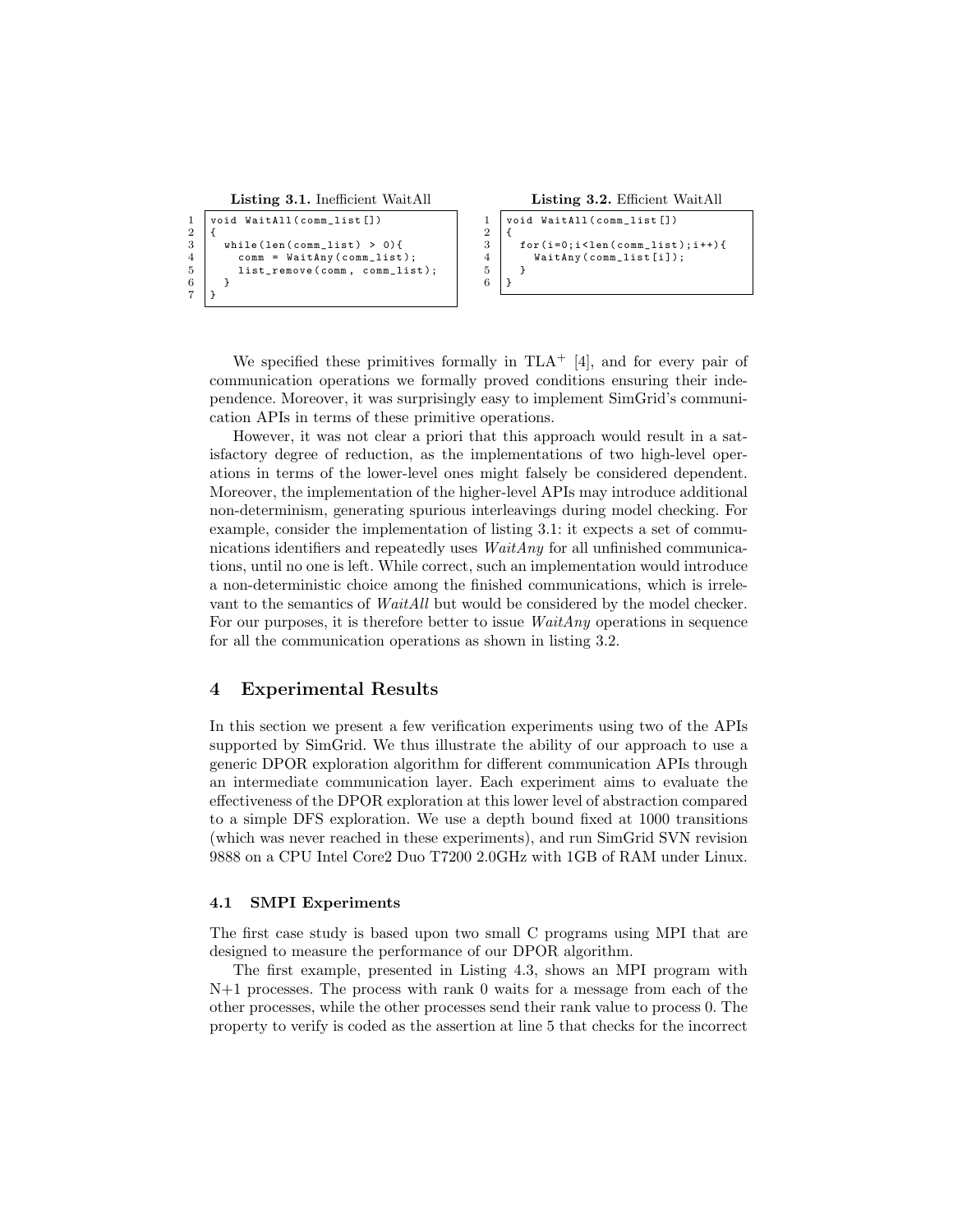```
Listing 4.3. Example 1
\begin{array}{c|cc} 1 & \text{if (rank == 0)} \\ 2 & \text{for (i=0; i & 1)} \end{array}\begin{array}{c|cccc}\n2 & \text{for} & \text{ (i = 0; i < N-1; i++)}\n3 & \text{MPI\_Recv & val, MPI\_ANY}\n\end{array}\texttt{MPI\_Rev} ( \texttt{\& val} , \texttt{MPI\_ANY\_SOURCE} ) ;
\begin{array}{c|c} 4 & 3 \\ 5 & 1 \end{array}5 \big| MC_assert (val == N);<br>6 } else {
\begin{array}{c|cc} 6 & \text{else} & \text{else} \\ 7 & \text{MPI\_Se} \end{array}MPI_Send (krank, 0);8 }
                                                                                                                               Listing 4.4. Example 2
                                                                                                        1 if ( rank % 3 == 0) {
                                                                                                         2 MPI_Recv (& val , MPI_ANY_SOURCE );
3 MPI_Recv (& val , MPI_ANY_SOURCE );
                                                                                                        \begin{array}{c|c} 4 & \rightarrow \text{else} \end{array} & 1 se {
                                                                                                                     MPI_Send (krank, (rank / 3) * 3);6\,
```
assumption of a fixed message receive order, where the last received message will be always from the process with rank N.

Table 1(a) shows the timing and the number of states visited before finding a violation of the assertion. In this case, the number of processes does not have a significant impact on the number of visited states because the error state appears early in the visiting order of the DFS. Still, using DPOR helps to reduce the number of visited states by more than 50% when compared to standard DFS.

Table 1. Timing, number of expanded states, and peak memory usage (a) to find the assertion violation in Listing 4.3; (b) for complete state space coverage of Listing 4.3 and (c) for complete state space coverage of Listing 4.4.

| ×<br>u |  |
|--------|--|

| #P           | <b>DFS</b> |                                          | DPOR. |  |                                           |
|--------------|------------|------------------------------------------|-------|--|-------------------------------------------|
|              |            |                                          |       |  | States Time Peak Mem States Time Peak Mem |
| $\mathbf{3}$ |            | 119 $ 0.097 \text{ s}  23952 \text{ kB}$ |       |  | 43 $ 0.063 \text{ s}  23952 \text{ kB}$   |
| 4            |            | 123 $ 0.114 \text{ s} $ 25008 kB         | 47    |  | $ 0.064 \text{ s} $ 25024 kB              |
| $5^{\circ}$  |            | 127 $ 0.112 \text{ s}  26096 \text{ kB}$ | 51    |  | $ 0.072 \text{ s}  26080 \text{ kB}$      |

| ۰.<br>$\sim$ |  |
|--------------|--|

| #P'            | <b>DFS</b> |  |                          | DPOR. |  |                                                       |  |
|----------------|------------|--|--------------------------|-------|--|-------------------------------------------------------|--|
|                | States     |  | Time Peak Mem States     |       |  | Time Peak Mem                                         |  |
| $\overline{2}$ | 13         |  | $0.054 s$   21904 kB     | -5    |  | $0.046 s$   18784 kB                                  |  |
| 3              | 520        |  | $0.216 s$ 23472 kB       | 72    |  | $0.069 s$ 23472 kB                                    |  |
| $\overline{4}$ |            |  | 60893 19.076 s  24000 kB |       |  | $3382 \mid 0.913 \, \text{s} \mid 24016 \, \text{kB}$ |  |
| 5              |            |  |                          |       |  | 297171 84.271 s 25584 kB                              |  |

(c)

| $\#P$ | <b>DFS</b>     |   |                    | DPOR. |  |                                    |
|-------|----------------|---|--------------------|-------|--|------------------------------------|
|       | <b>States</b>  |   |                    |       |  | Time Peak Mem States Time Peak Mem |
| 3     | 520            |   | $0.247 s$ 23472 kB | 72    |  | $0.074 s$   23472 kB               |
| 6     | >10560579 >1 h |   |                    |       |  | 1563   0.595 s   26128 kB          |
| 9     |                | - |                    |       |  | 32874 14.118 s 29824 kB            |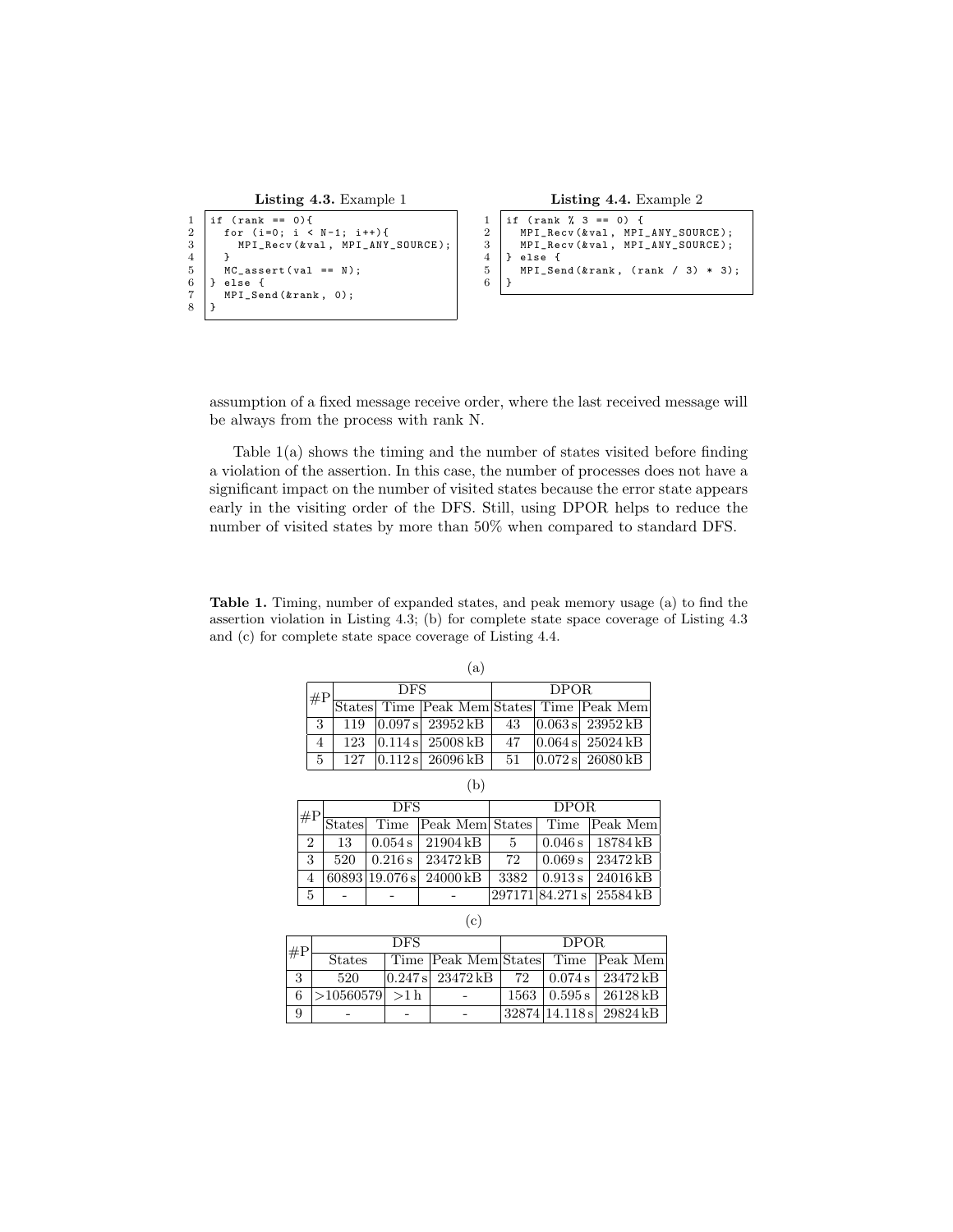Table 1(b) shows the effectiveness of DPOR for a complete state space exploration of the same program (without the assertion). Here, the use of DPOR reduces the number of visited states by an order of magnitude.

The second example, presented in Listing 4.4, shows the relevance of performing reduction dynamically. This time the number of processes in the system should be a multiple of 3. Every process with a rank that is a multiple of three will wait for a message from the next two processes, thus process 0 will receive from processes 1 and 2, process 3 from processes 4 and 5, etc. It is quite obvious that each group of three processes is independent from the others, but standard static reduction techniques would not be able to determine this. Again, no property is verified, as we try to compare the reductions obtained by DPOR.

Table 1(c) shows the experimental results for a complete exploration of the state space. In this case the DFS with 6 processes was interrupted after one hour, and up to that point it had visited 320 times more states than the complete state space exploration of the same program for 9 processes with DPOR enabled.

#### 4.2 MSG Experiment: CHORD

As our second case study we consider an implementation of Chord [16] using the MSG communication API. Chord is a well known peer-to-peer lookup service, designed to be scalable, and to function even with nodes leaving and joining the system. This implementation was originally developed to study the performance of the SimGrid simulator.

The algorithm works in phases to stabilize the lookup information on every node that form a logical ring. During each phase, nodes exchange messages to update their knowledge about who left and joined the ring, and eventually converge to a consistent global vision.

Listing 4.5 shows a simplified version of Chord's main loop. In MSG, processes exchange tasks containing the messages defined by the user. Each node starts an asynchronous task receive communication (line 3), waiting for petitions from the other nodes to be served. If there is one (the condition at line 4 is true), a handler is called to reply with the appropriate answer using the same received task (line 5). Otherwise, if the delay for the next lookup table update has passed, it performs the update in four steps: request the information (lines 7-9), wait for the answer (lines 12-14), update the lookup tables (line 19), and notify changes to other nodes (line 22).

Running Chord in the simulator, we occasionally spotted an incorrect task reception in line 14 that led to an invalid memory read, producing a segmentation fault. Due to the scheduling produced by the simulator, the problem only appeared when running simulations with more than 90 nodes. Although we thus knew that the code contained a problem, we were unable to identify the cause of the error because of the size of the instances where it appeared and the amount of debugging information that these generated.

We decided to use SimGrid MC to further investigate the issue, exploring a scenario with just two nodes and checking the property  $task == update\_task$  at line 15 of listing 4.5. In a matter of seconds we were able to trigger the bug and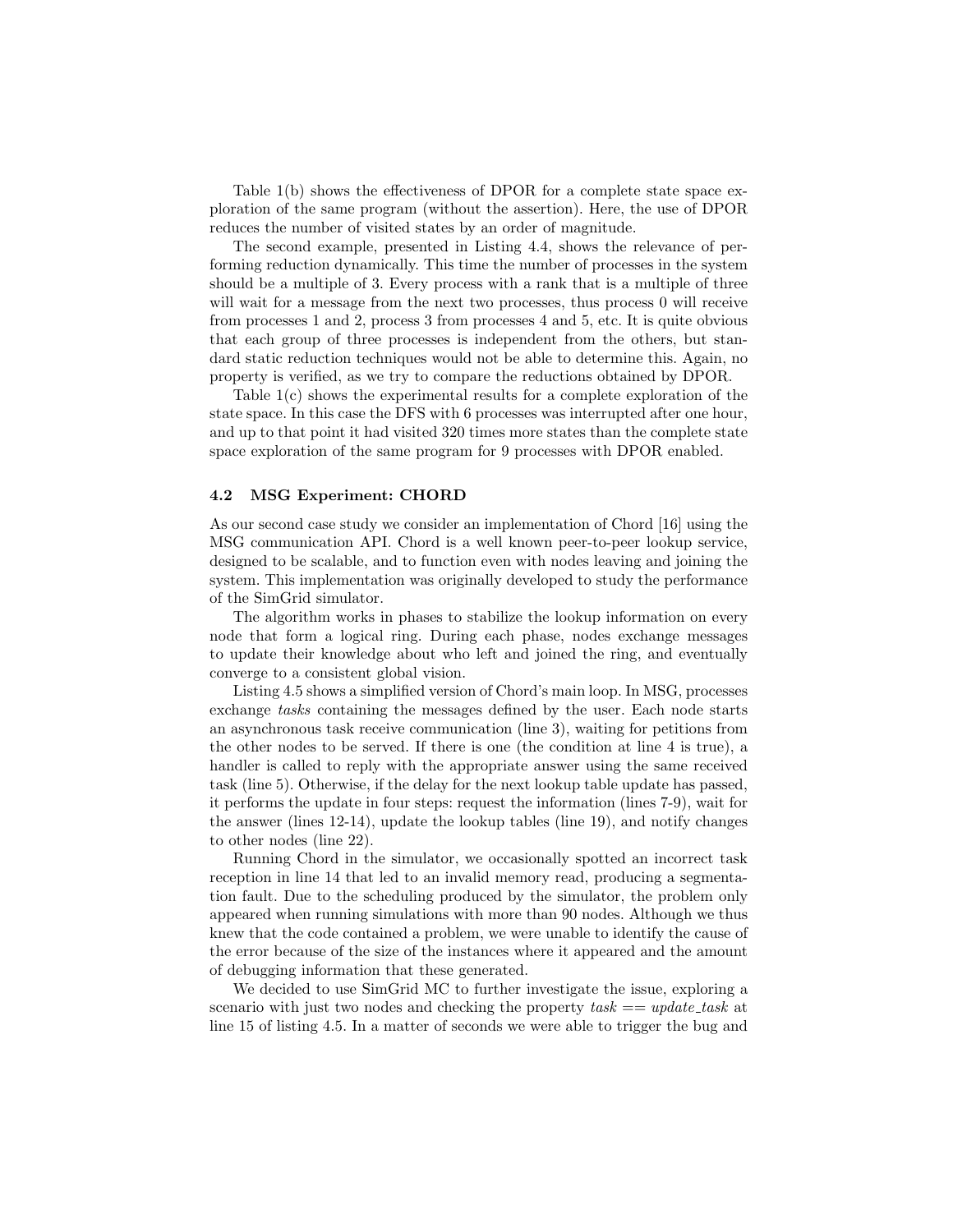Listing 4.5. Main loop of CHORD (simplified).

```
\begin{array}{c|cc} 1 & \text{while (1)} & \text{f} \\ 2 & \text{if (lrcv)} \end{array}\begin{array}{c|c} 2 & \text{if } (\text{!rcv\_comm}) \\ 3 & \text{rcv\_comm} = \mathbb{N} \end{array}\begin{array}{c|c} 3 & \text{rcv\_comm} = \text{MSC\_task\_irecv (& task);} \\ 4 & \text{if (MSG\_comm\_test (rcv\_comm)) } \end{array}4 if (MSG\_comm\_test(rcv\_comm)) {<br>5 handle(task);
  \begin{array}{c|c} 5 & \text{handle(task)}; \\ 6 & \text{} \end{array}6 } else if (time > next_update_time) {<br>
7 /* Send update request task */
  7 /* Send update request task */<br>8 snd_comm = MSG_task_isend(&upd
  8 snd_comm = MSG_task_isend (& update_task);<br>9 MSG_task_wait(snd_comm);
                   MSG_task_wait (snd_comm);
\begin{array}{c} 10 \\ 11 \end{array}11 \vert /* Receive the answer */<br>12 if (rcv_comm == NULL)
 12 if ( rcv_comm == NULL )<br>13 rcv_comm = MSG_task_irecv ( & task );
14 | MSG_task_wait (rcv_comm);
\begin{array}{c} 15 \\ 16 \end{array}MC<sub>assert</sub> (task == update_task); /* <-- Assertion verified by the MC */
\begin{array}{c} 17 \\ 18 \end{array}18 \vert /* Update tables with received task */<br>19 update_tables(task);
                   update_tables (task);
\begin{array}{c} 20 \\ 21 \end{array}21 /* Notify some nodes of changes */<br>
22 notify();
\begin{array}{c|c} 22 & \text{notify}(); \\ 23 & \text{else} \end{array}\begin{array}{c|c} 23 & \rightarrow & \text{else} \end{array} & \begin{array}{c} 23 & \text{else} \end{array}sleep(5);\begin{array}{c|c} 25 \\ 26 \end{array}26 }
```
could understand the source of the problem by examining the counter-example trace, which appears in listing 4.6. It should be read top-down and the events of each node are tabulated for clarity. The Notify task sent by node 1 in line 22 of listing 4.5 is incorrectly taken by node 2 at line 14 as the answer to the update request sent by it line 8. This is due to an implementation error in the line 12: the code reuses the variable  $recv_{\text{c}} comm$ , incorrectly assuming this to be safe because of the guard of that branch, but in fact the condition may change after the guard is evaluated.

Listing 4.6. Counter-example

| #line<br>Node 1                     | Node 2<br>#line                     |
|-------------------------------------|-------------------------------------|
| 3: rcv_comm = MSG_task_irecv(&task) |                                     |
| 4: MSG_comm_test(rcv_comm) == FALSE |                                     |
| $8:$ snd comm =                     |                                     |
| MSG_MSG_task_isend(&update_task)    |                                     |
|                                     | 3: rcv_comm = MSG_task_irecv(&task) |
| 9: MSG_task_wait(snd_comm)          |                                     |
|                                     | 4: MSG_comm_test(rcv_comm) == TRUE  |
|                                     | 5: handle(task)                     |
|                                     | 3: rcv_comm = MSG_task_irecv(&task) |
|                                     | 4: MSG_comm_test(rcv_comm) == FALSE |
| 14: MSG_task_wait(recv_comm)        |                                     |
| 22: Notify()                        |                                     |
| 3: rcv_comm = MSG_task_irecv(&task) |                                     |
|                                     | $8: \text{snd\_comm} =$             |
|                                     | MSG_MSG_task_isend(&update_task)    |
|                                     | 9: MSG_task_wait(snd_comm)          |
|                                     | 14: MSG_task_wait(recv_comm)        |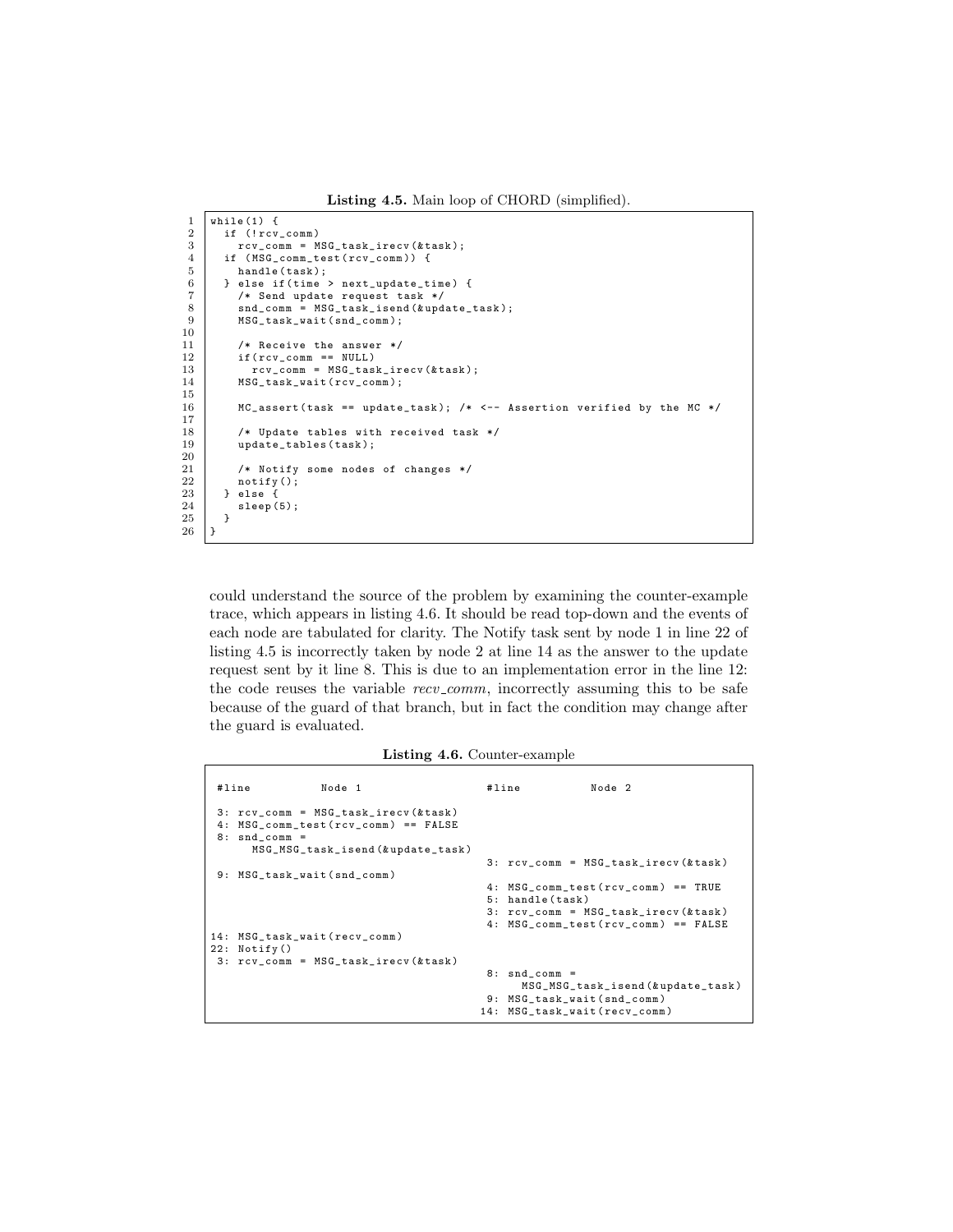The Chord implementation that was verified has 563 lines of code, and the model checker found the bug after visiting just  $478$  states (in  $0.280$  s) using DPOR; without DPOR it had to compute 15600 states (requiring 24s) before finding the error trace. Both runs had an approximate peak memory usage of 72 MB, measured with the /usr/bin/time program provided by the operating system.

# 5 Conclusions and Future Work

We have presented SimGrid MC, a model checker for distributed C programs that may use one of three different communication APIs. Like similar tools, SimGrid MC is based on the idea of stateless model checking, which avoids computing and storing the process state at interruptions, and relies on dynamic partial order reduction in order to make verification scale to realistic programs. One originality of SimGrid MC is that it is firmly integrated with the pre-existing simulation framework provided by SimGrid [11], allowing programmers to use the same code and the same platform for verification and for performance evaluation. Another specificity is the support for multiple communication APIs. We have implemented sensibly different APIs in terms of a small set of elementary primitives, for which we could provide a formal specification together with independence theorems with reasonable effort, rather than formalize three complete communication APIs. We have been pleasantly surprised by the fact that this approach has not compromised the degree of reductions that we obtain, which are roughly on a par with those reported in [10] for a DPOR algorithm specific to MPI.

The integration of the model checker in the existing SimGrid platform has been conceptually simple, because simulation and model checking share core functionality such as the virtualization of the execution environment and the ability to execute and interrupt user processes. However, model checking tries to explore all possible schedules, whereas simulation first generates a schedule that it then enforces for all processes. SimGrid benefitted from the development of SimGrid MC in that it led to a better modularization and reorganization of the existing code. The deep understanding of the execution semantics gained during this work lets us envision an efficient parallel simulation kernel in future work.

SimGrid MC is currently restricted to the verification of safety properties such as assertion violations or the detection of deadlock states. The verification of liveness properties would require us to detect cycles, which is currently impossible due to the stateless approach. For similar reasons, state exploration is limited by a (user-definable) search bound. We intend to investigate hybrid approaches between stateful and stateless model checking that would let us overcome these limitations.